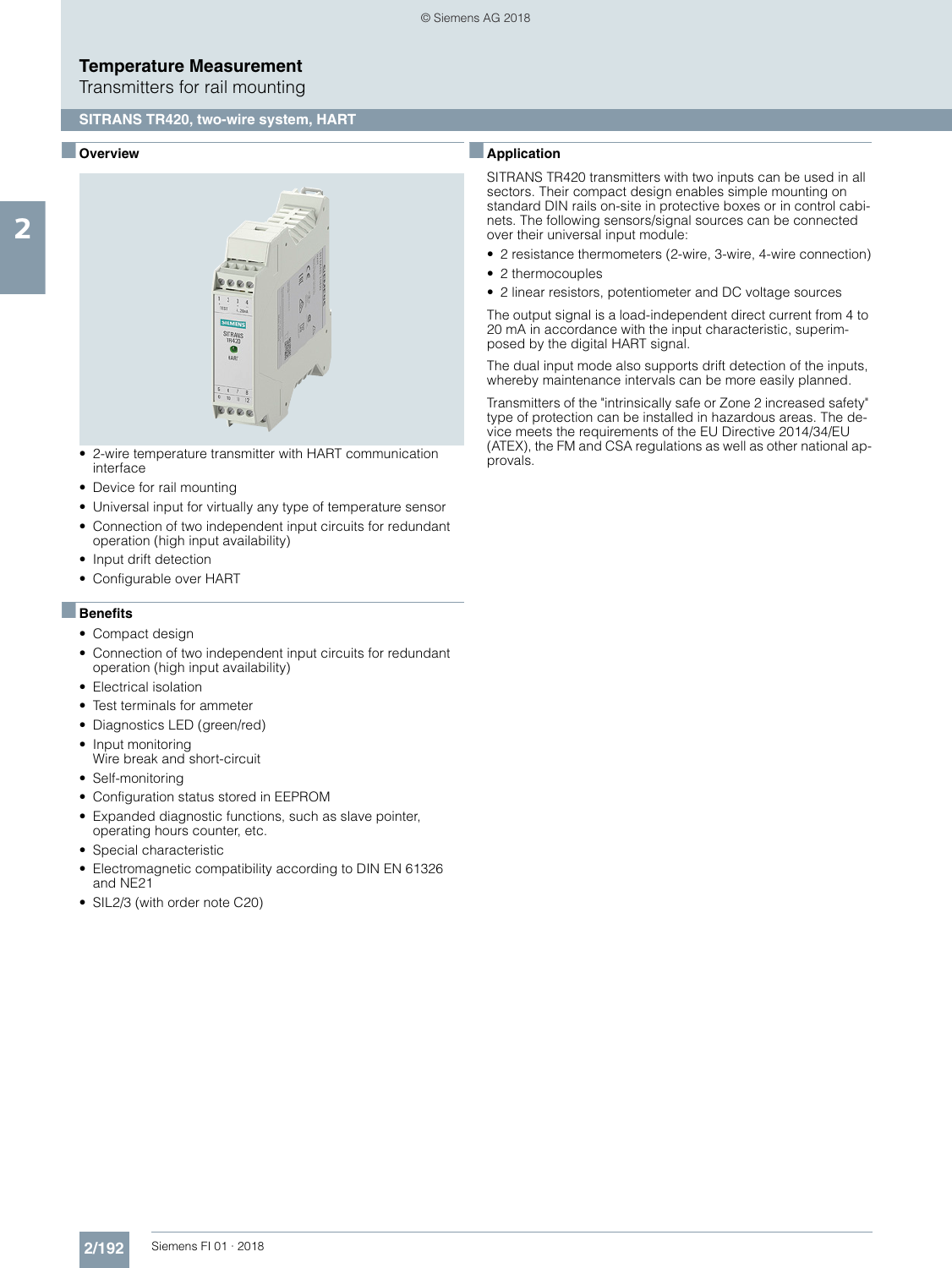**SITRANS TR420, two-wire system, HART**

### ■**Function**

The SITRANS TR420 is configured via HART. The configuration can be carried out using a handheld communicator or, more conveniently, with a HART modem and the SIMATIC PDM configuration software. The configuration data is then permanently stored in the non-volatile memory (EEPROM).

After correct connection of input and supply voltage, the transmitter outputs a temperature-linear output signal and the diagnostics LED is green. In case of external errors, e.g. sensor short circuit or interruption, the LED flashes red; an internal error is indicated by a permanent red light.

An ammeter can be connected at any time for checking and plausibility via the test terminals. The output current can be read without any interruption, or even without opening the current loop.



SITRANS TR420, function block diagram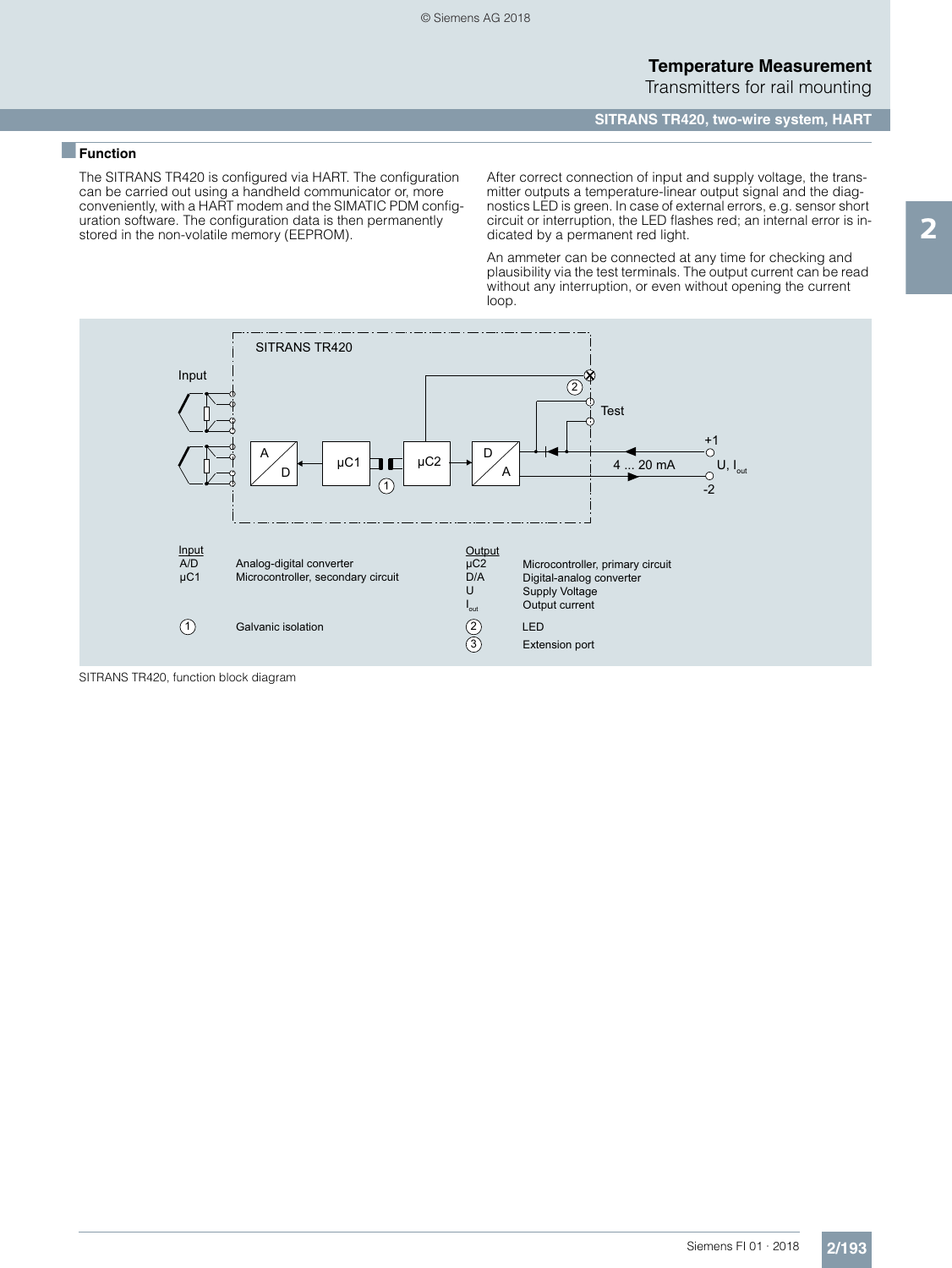Transmitters for rail mounting

# **SITRANS TR420, two-wire system, HART**

# ■**Technical specifications**

| General                                                                           |                                                                                   | Thermocouples (TC)                                                         |                                                           |
|-----------------------------------------------------------------------------------|-----------------------------------------------------------------------------------|----------------------------------------------------------------------------|-----------------------------------------------------------|
| Supply voltage <sup>1)</sup> <sup>2)</sup>                                        |                                                                                   | Input type                                                                 |                                                           |
| • Without explosion protection (non-                                              | 7.5  48 V DC                                                                      | $\bullet$ B                                                                | IEC 60584-1                                               |
| Ex)                                                                               |                                                                                   | $\bullet$ E                                                                | IEC 60584-1                                               |
| • with explosion protection (Ex i)                                                | 7.5  30 V DC                                                                      | ل •                                                                        | IEC 60584-1                                               |
| Additional minimum supply voltage<br>when using test terminals                    | 0.8V                                                                              | $\bullet$ K<br>$\bullet$ L                                                 | IEC 60584-1<br>DIN 43710                                  |
| Maximum power loss                                                                | $\leq$ 850 mW                                                                     | $\bullet$ Lr                                                               | GOST 3044-84                                              |
| Minimum load resistance at supply<br>voltage $>$ 37 V                             | (V <sub>supply</sub> - 37 V)/23 mA                                                | $\bullet$ N<br>$\bullet$ R                                                 | IEC 60584-1<br>IEC 60584-1                                |
| Insulation voltage, test/operation<br>• Without explosion protection (non-<br>Ex) | 2.5 kV AC/55 V AC                                                                 | $\bullet$ S<br>$\bullet$ T<br>$\bullet$ U                                  | IEC 60584-1<br>IEC 60584-1<br><b>DIN 43710</b>            |
| • with explosion protection (Ex i)                                                | 2.5 kV AC/42 V AC                                                                 | $\bullet$ W <sub>3</sub><br>$\bullet$ W <sub>5</sub>                       | ASTM E988-96                                              |
| Polarity protection                                                               | All inputs and outputs                                                            | $\bullet$ LR                                                               | ASTM E988-96<br>GOST 3044-84                              |
| Write protection                                                                  | Open circuits or software                                                         | Cold junction compensation (CJC)                                           | Constant, internal or external over                       |
| Warming-up time                                                                   | $< 5$ min                                                                         |                                                                            | Pt100 or Ni100 RTD                                        |
|                                                                                   | $< 2.75$ s                                                                        | • Temperature range internal CJC                                           | $-50$ $+100$ °C ( $-+58$ $+212$ °F)                       |
| Starting time                                                                     |                                                                                   | • Connection external CJC                                                  | 2-wire, 3-wire or 4-wire<br>$50 \Omega$                   |
| Programming                                                                       | SIPROM T and HART                                                                 | • External CJC, line resistance per<br>wire (for 3-wire and 4-wire connec- |                                                           |
| Signal-to-noise ratio                                                             | $>60$ dB                                                                          | tions)                                                                     |                                                           |
| Long-term stability                                                               | Better than:<br>$\bullet$ ± 0.05% of measuring span/year                          | • Effect of the line resistance (with 3-<br>wire and 4-wire connections)   | $< 0.002 \Omega/\Omega$                                   |
|                                                                                   | $\bullet$ ± 0.18% of measuring span/5 years                                       | • Input current external CJC<br>· Temperature range external CJC           | $< 0.15 \text{ mA}$<br>$-50$ $+135$ °C ( $-58$ $+275$ °F) |
| Response time                                                                     | $\leq$ 75 ms (typically 70 ms)                                                    | • Cable, wire-wire capacity                                                | Max. 50 nF                                                |
| Programmable damping                                                              | 060s                                                                              | • Total line resistance                                                    | Max. 10 $k\Omega$                                         |
| Signal dynamic                                                                    |                                                                                   | • Fault detection, programmable                                            | None, short-circuited, defective,                         |
| $\bullet$ Input<br>$\bullet$ Output                                               | 24 bit<br>18 bit                                                                  |                                                                            | short-circuited or defective<br><b>Note</b>               |
|                                                                                   |                                                                                   |                                                                            | The short-circuited fault detection                       |
| Influence of change in supply voltage $\alpha$ < 0.005% of measuring span/V DC    |                                                                                   |                                                                            | only applies to the CJC input.                            |
| Input                                                                             |                                                                                   | • Fault detection time (TC)                                                | $\leq$ 75 ms (typically 70 ms)                            |
| Resistance thermometer (RTD)<br>Input type                                        |                                                                                   | • Fault detection time, external CJC<br>(for 3-wire and 4-wire)            | $\leq 2000$ ms                                            |
| • Pt10  10000                                                                     | • IEC 60751                                                                       | Linear resistance                                                          |                                                           |
|                                                                                   | • JIS C 1604-8<br>• GOST 6651_2009                                                | Input range                                                                | $0100 k\Omega$                                            |
|                                                                                   | • Callendar-Van Dusen                                                             | Minimum measuring span                                                     | 25 $\Omega$                                               |
| • Ni10 $\dots$ 10000                                                              | • DIN 43760-1987<br>• GOST 6651-2009 / OIML R84:2003                              | Type of connection                                                         | 2-wire, 3-wire or 4-wire                                  |
| $\bullet$ Cu5  1000                                                               | · Edison Copper Winding No. 15                                                    | Line resistance per wire                                                   | Max. $50 \Omega$                                          |
|                                                                                   | • GOST 6651-2009 / OIML R84:2003                                                  | Input current                                                              | $< 0.15$ mA                                               |
| Type of connection                                                                | 2-wire, 3-wire or 4-wire                                                          | Effect of the line resistance (with 3-                                     | $< 0.002 \Omega/\Omega$                                   |
| Line resistance per wire                                                          | Max. 50 $\Omega$                                                                  | wire and 4-wire connections)                                               |                                                           |
| Input current                                                                     | $< 0.15$ mA                                                                       | Cable, wire-wire capacity                                                  |                                                           |
| Effect of the line resistance<br>(with 3-wire and 4-wire connections)             | $< 0.002 \Omega/\Omega$                                                           | $\bullet$ R $>$ 400 $\Omega$<br>• R $\leq 400 \Omega$                      | Max. 30 nF<br>Max. 50 nF                                  |
| Cable, wire-wire capacity                                                         |                                                                                   | Fault detection, programmable                                              | None, defective                                           |
| • Pt1000, Pt10000 (IEC 60751 and                                                  | Max. 30 nF                                                                        | Potentiometers                                                             |                                                           |
| JIS C 1604-8)                                                                     |                                                                                   | Input range                                                                | $0100 k\Omega$                                            |
| • All other input types                                                           | Max. 50 nF                                                                        | Minimum measuring span                                                     | $25 \Omega$                                               |
| Fault detection, programmable                                                     | None, short-circuited, defective,<br>short-circuited or defective                 | Type of connection                                                         | 3-wire, 4-wire or 5-wire                                  |
|                                                                                   | <b>Note</b>                                                                       | Line resistance per wire                                                   | Max. 50 $\Omega$                                          |
|                                                                                   | When the low limit for the configured                                             |                                                                            |                                                           |
|                                                                                   | input type is below the constant<br>detection limit for short-circuited           | Input current                                                              | $< 0.15$ mA                                               |
|                                                                                   | inputs, the detection of short circuits<br>is disabled regardless of the configu- | Effect of the line resistance (with 4-<br>wire and 5-wire connections)     | $< 0.002 \Omega/\Omega$                                   |
|                                                                                   | ration of the fault detection.                                                    | Cable, wire-wire capacity                                                  |                                                           |
| Detection limit for short-circuited input 15 $\Omega$                             |                                                                                   | $\bullet$ R > 400 $\Omega$                                                 | Max. 30 nF                                                |
| Fault detection time (RTD)                                                        | $\leq$ 75 ms (typically 70 ms)                                                    | • R $\leq 400 \Omega$                                                      | Max. 50 nF                                                |
| Fault detection time (for 3-wire and $4 - \leq 2000$ ms<br>wire)                  |                                                                                   |                                                                            |                                                           |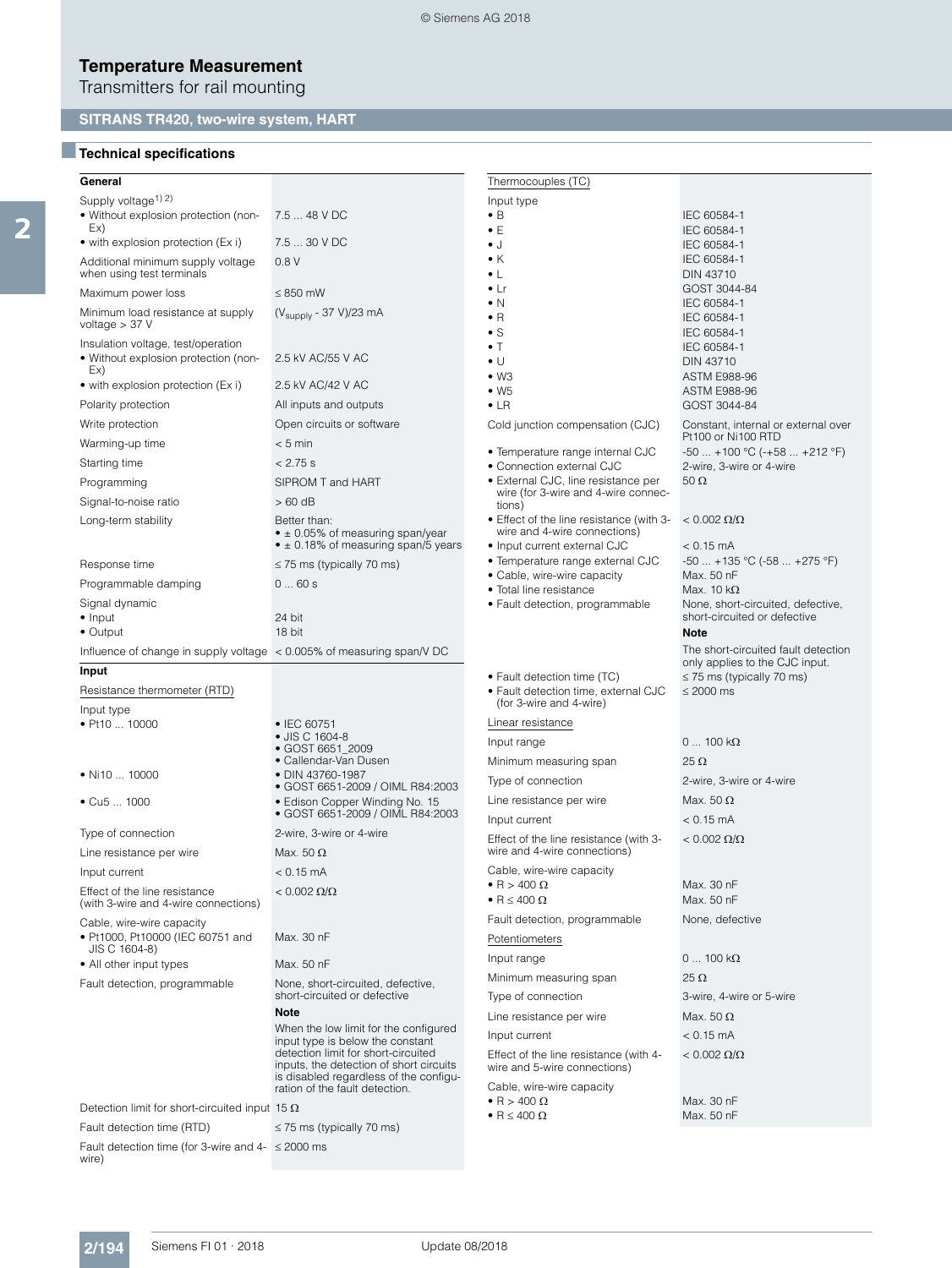### © Siemens AG 2018

# **Temperature Measurement**

Transmitters for rail mounting

# **SITRANS TR420, two-wire system, HART**

| Fault detection, programmable                                                | None, short-circuited, defective,<br>short-circuited or defective                                                        | Design                                                                                                            |                                                                                          |
|------------------------------------------------------------------------------|--------------------------------------------------------------------------------------------------------------------------|-------------------------------------------------------------------------------------------------------------------|------------------------------------------------------------------------------------------|
|                                                                              | <b>Note</b>                                                                                                              | Weight                                                                                                            | 122 g $(0.27 \text{ lb})$                                                                |
|                                                                              | When the configured potentiometer                                                                                        | Maximum cable cross-section                                                                                       | 2.5 mm <sup>2</sup> (AWG 13)                                                             |
|                                                                              | size is below the constant detection<br>limit for short-circuited inputs, the<br>detection of short circuits is disabled | Tightening torque for clamping<br>screws                                                                          | $0.50.6$ Nm                                                                              |
|                                                                              | regardless of the configuration of the                                                                                   | Vibrations                                                                                                        | IEC 60068-2-6                                                                            |
|                                                                              | fault detection.                                                                                                         | • 2  25 Hz<br>• 25  100 Hz                                                                                        | $± 1.6$ mm (0.07 inch)<br>±4g                                                            |
| Detection limit for short-circuited input 15 $\Omega$                        |                                                                                                                          | <b>Certificates and approvals</b>                                                                                 |                                                                                          |
| Fault detection time, wiper arm<br>(no short-circuit detection)              | $\leq$ 75 ms (typically 70 ms)                                                                                           | Explosion protection ATEX/IECEx and                                                                               |                                                                                          |
| Fault detection time, element                                                | $< 2000 \text{ ms}$                                                                                                      | others                                                                                                            |                                                                                          |
| Fault detection time (for 4-wire and $5 - \le 2000$ ms<br>wire)              |                                                                                                                          | Certificates <sup>3)</sup>                                                                                        | DEKRA 17ATEX0116 X<br>IECEx DEK 17.0054X                                                 |
| Voltage input                                                                |                                                                                                                          |                                                                                                                   | A5E43700604A-2018X                                                                       |
| Measuring range                                                              |                                                                                                                          | "Intrinsic safety ia/ib" type of protec-                                                                          | For use in Zone 0, 1, 2, 20, 21, 22                                                      |
| • Unipolar<br>• Bipolar                                                      | -100  1700 mV<br>$-800+800$ mV                                                                                           | tion<br>$\bullet$ ATEX                                                                                            | II 1 G Exia IIC T6  T4 Ga<br>$  2(1) G$ Ex ib [ia Ga] IIC T6  T4                         |
| Minimum measuring span                                                       | $2.5$ mV                                                                                                                 |                                                                                                                   | Gb                                                                                       |
| Input resistance                                                             | 10 $M\Omega$                                                                                                             |                                                                                                                   | II 1 D Exia IIIC Da<br>IM1 ExialMa                                                       |
| Cable, wire-wire capacity                                                    |                                                                                                                          | • IECEx and others                                                                                                | Ex ia IIC T6  T4 Ga                                                                      |
| • Input range: -100  1700 mV                                                 | Max. 30 nF                                                                                                               |                                                                                                                   | Ex ib [ia Ga] IIC T6  T4 Gb<br>Ex ia IIIC Da                                             |
| • Input range: -20  100 mV                                                   | Max. 50 nF                                                                                                               |                                                                                                                   | Ex ia I Ma                                                                               |
| Fault detection, programmable                                                | None, defective                                                                                                          | "Intrinsic safety ic" type of protection                                                                          | For use in Zones 2 and 22                                                                |
| Fault detection time                                                         | $\leq$ 75 ms (typically 70 ms)                                                                                           | $\bullet$ ATEX                                                                                                    | II 2 G Ex ic IIC T6T4 Gc<br>II 2 D Ex ic IIIC Dc                                         |
| <b>Output and HART communication</b>                                         |                                                                                                                          | • IECEx and others                                                                                                | Ex ic IIC T6  T4 Gc                                                                      |
| Normal range, programmable                                                   | 3.8  20.5 mA/20.5  3.8 mA                                                                                                |                                                                                                                   | Ex ic IIIC Dc                                                                            |
| Extended range (output limits), pro-<br>grammable                            | 3.5  23 mA/23  3.5 mA                                                                                                    | "Non-sparking/increased safety<br>nA/ec" type of protection                                                       | For use in Zones 2 and 22                                                                |
| Programmable input/output limits                                             |                                                                                                                          | $\bullet$ ATEX                                                                                                    | II 2 G Ex nA IIC T6T4 Gc<br>II 2 G Ex ec IIC T6T4 Gc                                     |
| • Fault current                                                              | Enable/disable                                                                                                           | • IECEx and others                                                                                                | Ex nA IIC T6  T4 Gc                                                                      |
| • Fault current setting                                                      | 3.5  23 mA                                                                                                               |                                                                                                                   | $Ex$ ec IIC T6 $$ T4 Gc                                                                  |
| Update time                                                                  | 10 <sub>ms</sub>                                                                                                         | Explosion protection CSA /FM for<br>Canada and USA                                                                |                                                                                          |
| Load (with current output)                                                   | $\leq$ (V <sub>Supply</sub> - 7.5)/0.023 $\Omega$                                                                        | Certificates                                                                                                      | CSA 1861385                                                                              |
| Load stability                                                               | < 0.01% of meas. span/100 $\Omega$<br>(measuring span = currently selected<br>range)                                     |                                                                                                                   | FM18CA0024<br><b>FM18US0046</b>                                                          |
| Input fault detection, programmable                                          | 3.5  23 mA                                                                                                               | "Intrinsic safety ia" type of protection                                                                          | IS, CL I, Div 1, GP ABCD, T6  T4                                                         |
| (detection of input short circuits is<br>ignored with TC and voltage inputs) |                                                                                                                          |                                                                                                                   | Ex ia IIC T6  T4 Ga<br>AEx ia IIC T6  T4 Ga or:                                          |
| NAMUR NE43 Upscale                                                           | $> 21 \text{ mA}$                                                                                                        |                                                                                                                   | Ex ib [ia Ga] IIC T6T4 Gb<br>AEx ib [ia Ga] IIC T6T4 Gb                                  |
| NAMUR NE43 Downscale                                                         | $<$ 3.6 mA                                                                                                               |                                                                                                                   | "Non incendive field wiring NIFW" type NIFW, CL I, Div 2, GP ABCD T6  T4                 |
| HART protocol versions                                                       | HART 7                                                                                                                   | of protection                                                                                                     |                                                                                          |
| <b>Measuring accuracy</b>                                                    |                                                                                                                          | "Non incendive NI" type of protection NI, CL I, Div 2, GP ABCD T6T4                                               |                                                                                          |
| Input accuracy                                                               | See "Input accuracy" table                                                                                               |                                                                                                                   | Ex nA IIC T6  T4 Gc<br>AEx nA IIC T6  T4 Gc                                              |
| Output accuracy                                                              | See "Output accuracy" table                                                                                              | 1)                                                                                                                | Note that the minimum supply voltage must correspond to the value mea-                   |
| <b>Rated conditions</b>                                                      |                                                                                                                          | sured at the terminals of the SITRANS TR420.                                                                      |                                                                                          |
| Ambient temperature (operation)<br>• Standard                                | $-50+85$ °C ( $-58+185$ °F)                                                                                              | All external voltage drops must be taken into consideration.<br>ply or suitable overvoltage protection equipment. | <sup>2)</sup> Protect the device from overvoltage with the help of a suitable power sup- |
| $\bullet$ SIL                                                                | $-40+80$ °C ( $-40+176$ °F)                                                                                              | 3) Additional available certificates are listed on the Internet at                                                |                                                                                          |
| Storage temperature                                                          | $-50$ $+85$ °C ( $-58$ $+185$ °F)                                                                                        | http://www.siemens.com/processinstrumentation/certificates                                                        |                                                                                          |
| Calibration temperature                                                      | 24 °C ± 1.0 °C (75.2 °F ± 1.8 °F)                                                                                        |                                                                                                                   |                                                                                          |
| Relative humidity                                                            | < 99% (no condensation)                                                                                                  |                                                                                                                   |                                                                                          |
| Degree of protection<br>• Enclosure of the transmitter<br>• Terminals        | <b>IP20</b><br><b>IP20</b>                                                                                               |                                                                                                                   |                                                                                          |
|                                                                              |                                                                                                                          |                                                                                                                   |                                                                                          |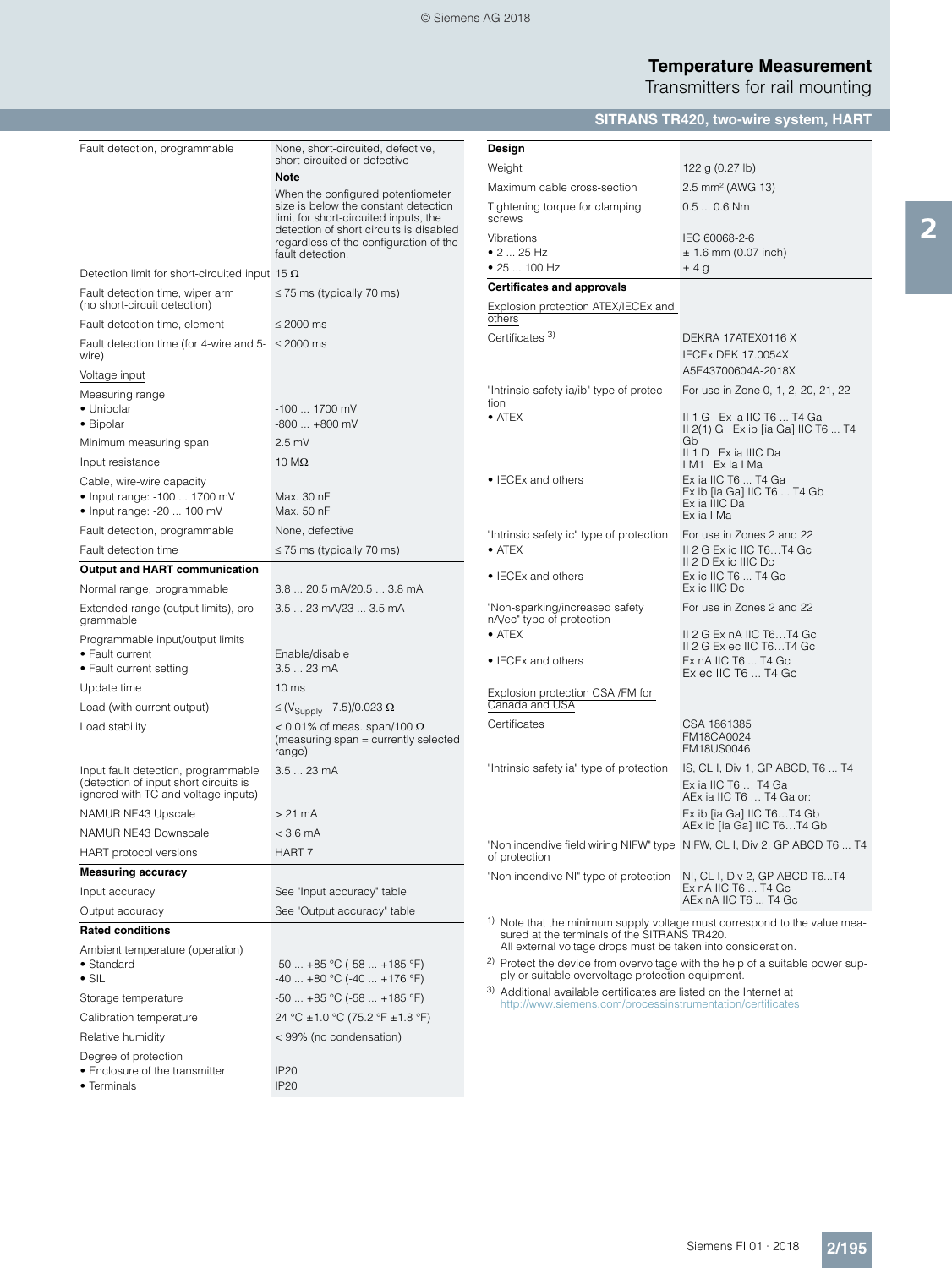Transmitters for rail mounting

# **SITRANS TR420, two-wire system, HART**

#### *Measuring ranges/Minimum measuring span*

#### RTD

| Input type           | <b>Standard</b>                   | Measuring range in °C (°F)       | $\alpha_0$ in °C <sup>-1</sup> (°F <sup>-1</sup> ) | Minimum measuring span in °C<br>(°F) |
|----------------------|-----------------------------------|----------------------------------|----------------------------------------------------|--------------------------------------|
| Pt10  10000          | IEC 60751                         | $-200$ $+850$ ( $-328$ $+1562$ ) | 0.003851(0.002139)                                 | 10(50)                               |
|                      | JIS C 1604-8                      | $-200$ $+649$ ( $-328$ $+1200$ ) | 0.003916(0.002176)                                 | 10(50)                               |
|                      | GOST 6651 2009                    | $-200$ $+850$ ( $-328$ $+1562$ ) | 0.003910 (0.002172)                                | 10(50)                               |
|                      | Callendar-Van Dusen               | $-200$ $+850$ ( $-328$ $+1562$ ) |                                                    | 10(50)                               |
| Ni10  10000          | DIN 43760-1987                    | $-60$ $+250$ ( $-76$ $+482$ )    | 0.006180 (0.003433)                                | 10(50)                               |
|                      | GOST 6651-2009 /<br>OIML R84:2003 | $-60$ $+180$ ( $-76$ $+356$ )    | 0.006170 (0.003428)                                | 10(50)                               |
| Cu <sub>5</sub> 1000 | Edison Copper Winding<br>No. 15   | $-200$ $+260$ ( $-328$ $+500$ )  | 0.004270 (0.002372)                                | 100(212)                             |
|                      | GOST 6651-2009 /<br>OIML R84:2003 | $-180$ $+200$ ( $-292$ $+392$ )  | 0.004280 (0.002378)                                | 100(212)                             |
|                      | GOST 6651-94                      | $-50$ $+200$ ( $-58$ $+392$ )    | 0.004260(0.002367)                                 | 100(212)                             |

## TC

| Input type     | <b>Standard</b>     | Measuring range in $^{\circ}$ C ( $^{\circ}$ F) | Minimum measuring span in ${}^{\circ}C$ ( ${}^{\circ}F$ ) |
|----------------|---------------------|-------------------------------------------------|-----------------------------------------------------------|
| В              | IEC 60584-1         | $0(85)$ 1 820 (32 (185)  3 308)                 | 100 (212)                                                 |
| Е              | IEC 60584-1         | $-200$ +1 000 ( $-392$ +1 832)                  | 50 (122)                                                  |
| J              | IEC 60584-1         | $-100$ $+1200$ ( $-212$ $+2192$ )               | 50 (122)                                                  |
| K              | IEC 60584-1         | $-180$ $+1372$ ( $-356$ $+2502$ )               | 50 (122)                                                  |
| L              | <b>DIN 43710</b>    | $-200$ $+900$ ( $-392$ $+1652$ )                | 50 (122)                                                  |
| Lr             | GOST 3044-84        | $-200$ $+800$ ( $-392$ $+1472$ )                | 50 (122)                                                  |
| $\mathbb N$    | IEC 60584-1         | $-180$ $+1300$ ( $-356$ $+2372$ )               | 50 (122)                                                  |
| R              | IEC 60584-1         | $-50 + 1760 (-122 + 3200)$                      | 100(212)                                                  |
| S              | IEC 60584-1         | $-50 + 1760 (-122 + 3200)$                      | 100(212)                                                  |
| $\top$         | IEC 60584-1         | $-200$ $+400$ ( $-392$ $+752$ )                 | 50 (122)                                                  |
| U              | DIN 43710           | $-200+600$ ( $-392+1112$ )                      | 50 (122)                                                  |
| W <sub>3</sub> | <b>ASTM E988-96</b> | 02300(324172)                                   | 100(212)                                                  |
| W <sub>5</sub> | <b>ASTM E988-96</b> | 02300(324172)                                   | 100(212)                                                  |
| LR             | GOST 3044-84        | $-200+800$ ( $-392+1472$ )                      | 50 (122)                                                  |

## *Input accuracy*

Basic values

| Input type  | <b>Basic accuracy</b>                                                                                                                    | Temperature coefficient <sup>1)</sup>                 |
|-------------|------------------------------------------------------------------------------------------------------------------------------------------|-------------------------------------------------------|
| <b>RTD</b>  |                                                                                                                                          |                                                       |
| Pt10        | $\leq$ ±0.8 °C (1.44 °F)                                                                                                                 | $\leq \pm 0.020$ °C/°C (°F/°F)                        |
| Pt20        | $\leq \pm 0.4$ °C (0.72 °F)                                                                                                              | $\leq \pm 0.010$ °C/°C (°F/°F)                        |
| Pt50        | $\leq \pm 0.16$ °C (0.288 °F)                                                                                                            | $\leq \pm 0.004$ °C/°C (°F/°F)                        |
| Pt100       | $\leq \pm 0.04$ °C (0.072 °F)                                                                                                            | $\leq \pm 0.002$ °C/°C (°F/°F)                        |
| Pt200       | $\leq \pm 0.08$ °C (0.144 °F)                                                                                                            | $\leq \pm 0.002$ °C/°C (°F/°F)                        |
| Pt500       | $T_{\text{max}}$ < 180 °C (356 °F) = $\leq \pm 0.08$ °C (0.144 °F)<br>$T_{\text{max}}$ < 180 °C (356 °F) = $\leq \pm 0.16$ °C (0.288 °F) | $\leq \pm 0.002$ °C/°C (°F/°F)                        |
| Pt1000      | $\leq \pm 0.08$ °C (0.144 °F)                                                                                                            | $\leq \pm 0.002$ °C/°C (°F/°F)                        |
| Pt2000      | $T_{\text{max}}$ < 300 °C (572 °F) = $\leq \pm 0.08$ °C (0.144 °F)<br>$T_{\text{max}}$ < 300 °C (572 °F) = $\leq \pm 0.4$ °C (0.72 °F)   | $\leq \pm 0.002$ °C/°C (°F/°F)                        |
| Pt10000     | $\leq \pm 0.16$ °C (0.288 °F)                                                                                                            | $\leq \pm 0.002$ °C/°C (°F/°F)                        |
| $Pt \times$ | Largest tolerance of neighboring points                                                                                                  | Largest temperature coefficient of neighboring points |
| <b>Ni10</b> | $\leq \pm 1.6$ °C (2.88 °F)                                                                                                              | $\leq \pm 0.020$ °C/°C (°F/°F)                        |
| Ni20        | $\leq$ ±0.8 °C (1.44 °F)                                                                                                                 | $\leq \pm 0.010$ °C/°C (°F/°F)                        |
| Ni50        | $\leq \pm 0.32$ °C (0.576 °F)                                                                                                            | $\leq \pm 0.004$ °C/°C (°F/°F)                        |
| Ni100       | $\leq \pm 0.16$ °C (0.288 °F)                                                                                                            | $\leq \pm 0.002$ °C/°C (°F/°F)                        |
| Ni120       | $\leq \pm 0.16$ °C (0.288 °F)                                                                                                            | $\leq \pm 0.002$ °C/°C (°F/°F)                        |
| Ni200       | $\leq \pm 0.16$ °C (0.288 °F)                                                                                                            | $\leq \pm 0.002$ °C/°C (°F/°F)                        |
| Ni500       | $\leq \pm 0.16$ °C (0.288 °F)                                                                                                            | $\leq \pm 0.002$ °C/°C (°F/°F)                        |
| Ni1000      | $\leq \pm 0.16$ °C (0.288 °F)                                                                                                            | $\leq \pm 0.002$ °C/°C (°F/°F)                        |
| Ni2000      | $\leq \pm 0.16$ °C (0.288 °F)                                                                                                            | $\leq \pm 0.002$ °C/°C (°F/°F)                        |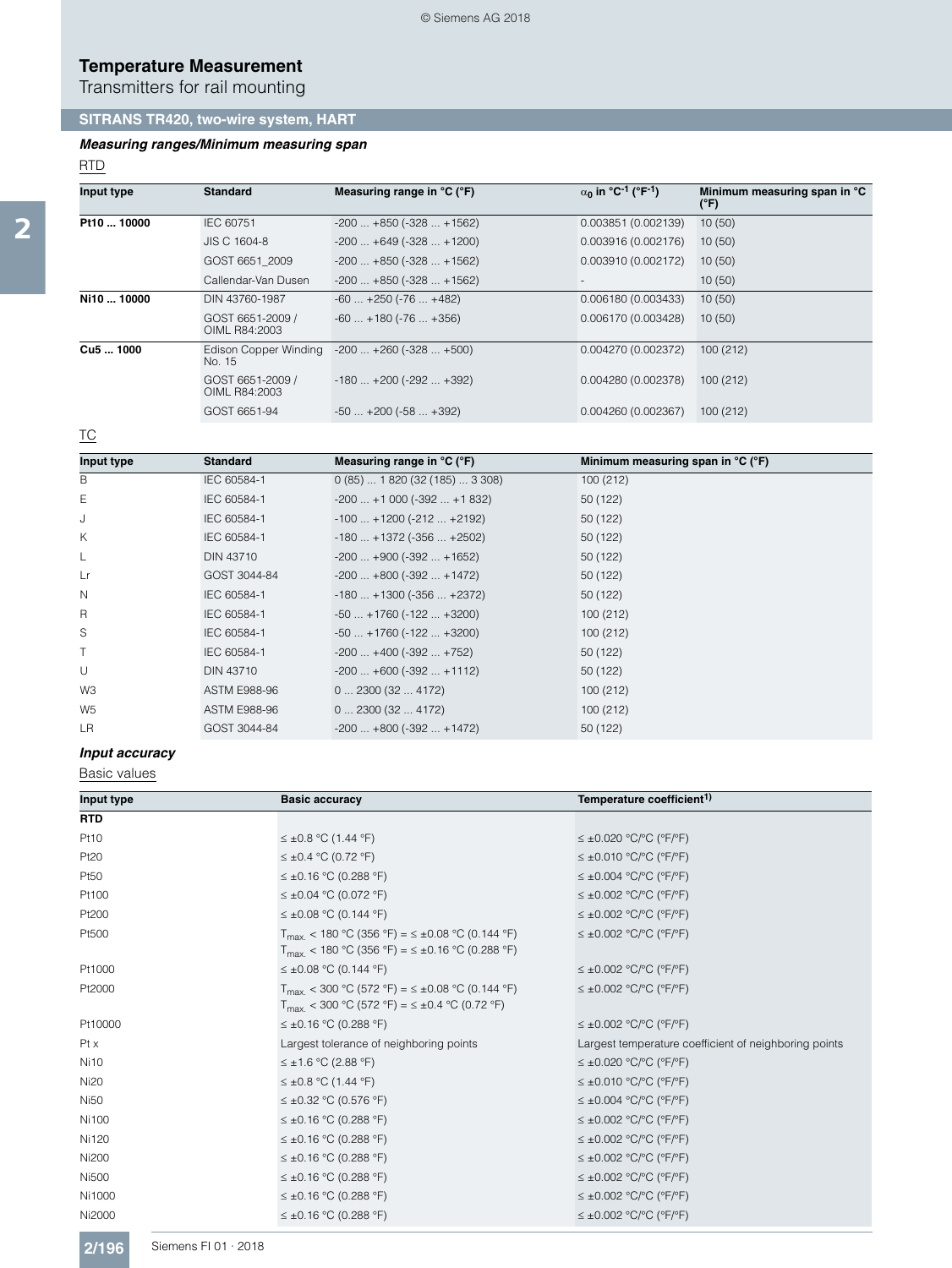Transmitters for rail mounting

# **SITRANS TR420, two-wire system, HART**

| Input type            | <b>Basic accuracy</b>                                                           | Temperature coefficient <sup>1)</sup>                               |
|-----------------------|---------------------------------------------------------------------------------|---------------------------------------------------------------------|
| Ni10000               | ≤ ±0.32 °C (0.576 °F)                                                           | $\leq \pm 0.002$ °C/°C (°F/°F)                                      |
| Ni x                  | Largest tolerance of neighboring points                                         | Largest temperature coefficient of neighboring points               |
| Cu <sub>5</sub>       | $\leq \pm 1.6$ °C (2.88 °F)                                                     | $\leq \pm 0.040$ °C/°C (°F/°F)                                      |
| Cu <sub>10</sub>      | $\leq$ ±0.8 °C (1.44 °F)                                                        | $\leq \pm 0.020$ °C/°C (°F/°F)                                      |
| Cu <sub>20</sub>      | $\leq$ ±0.4 °C (0.72 °F)                                                        | $\leq \pm 0.010$ °C/°C (°F/°F)                                      |
| Cu <sub>50</sub>      | $\leq \pm 0.16$ °C (0.288 °F)                                                   | $\leq \pm 0.004$ °C/°C (°F/°F)                                      |
| Cu100                 | $\leq \pm 0.08$ °C (0.144 °F)                                                   | $\leq \pm 0.002$ °C/°C (°F/°F)                                      |
| Cu200                 | $\leq \pm 0.08$ °C (0.144 °F)                                                   | $\leq \pm 0.002$ °C/°C (°F/°F)                                      |
| Cu500                 | $\leq \pm 0.16$ °C (0.288 °F)                                                   | $\leq \pm 0.002$ °C/°C (°F/°F)                                      |
| Cu1000                | $\leq$ ±0.08 °C (0.144 °F)                                                      | $\leq \pm 0.002$ °C/°C (°F/°F)                                      |
| Cu x                  | Largest tolerance of neighboring points                                         | Largest temperature coefficient of neighboring points               |
| Linear resistance     |                                                                                 |                                                                     |
| $0 \dots 400 \Omega$  | $\leq \pm 40$ m $\Omega$                                                        | $\leq \pm 2$ m $\Omega$ /°C (1.11 m $\Omega$ /°F)                   |
| $0100 k\Omega$        | $\leq \pm 4 \Omega$                                                             | $\leq \pm 0.2 \Omega$ <sup>o</sup> C (0.11 $\Omega$ <sup>o</sup> F) |
| <b>Potentiometers</b> |                                                                                 |                                                                     |
| $0100\%$              | < 0.05%                                                                         | $< \pm 0.005\%$                                                     |
| Voltage input         |                                                                                 |                                                                     |
| mV: -20  100 mV       | $\leq \pm 5 \mu V$                                                              | $\leq$ ±0.2 μV/°C (0.11 μV/°F)                                      |
| mV: -100  1700 mV     | $\leq \pm 0.1$ mV                                                               | $\leq \pm 36$ µV/°C (20 µV/°F)                                      |
| $mV: \pm 800$ mV      | $\leq \pm 0.1$ mV                                                               | $\leq$ ±32 μV/°C (17.8 μV/°F)                                       |
| ТC                    |                                                                                 |                                                                     |
| Е                     | $\leq$ ±0.2 °C (0.36 °F)                                                        | $\leq \pm 0.025$ °C/°C (°F/°F)                                      |
| J                     | $\leq \pm 0.25$ °C (0.45 °F)                                                    | $\leq \pm 0.025$ °C/°C (°F/°F)                                      |
| Κ                     | $\leq$ ±0.25 °C (0.45 °F)                                                       | $\leq \pm 0.025$ °C/°C (°F/°F)                                      |
| L                     | $\leq \pm 0.35$ °C (0.63 °F)                                                    | $\leq \pm 0.025$ °C/°C (°F/°F)                                      |
| Ν                     | $\leq \pm 0.4$ °C (0.72 °F)                                                     | $\leq \pm 0.025$ °C/°C (°F/°F)                                      |
| Τ                     | $\leq$ ±0.25 °C (0.45 °F)                                                       | $\leq \pm 0.025$ °C/°C (°F/°F)                                      |
| U                     | < 0 °C (32 °F) ≤ ±0.8 °C (1.44 °F)                                              | $\leq \pm 0.025$ °C/°C (°F/°F)                                      |
|                       | $\geq$ 0 °C (32 °F) ≤ ±0.4 °C (0.72 °F)                                         |                                                                     |
| Lr                    | $\leq \pm 0.2$ °C (0.36 °F)                                                     | $\leq \pm 0.1$ °C/°C (°F/°F)                                        |
| R                     | < 200 °C (392 °F) ≤ ±0.5 °C (0.9 °F)<br>$\geq$ 200 °C (392 °F) ≤ ±1 °C (1.8 °F) | $\leq \pm 0.1$ °C/°C (°F/°F)                                        |
| S                     | < 200 °C (392 °F) ≤ ±0.5 °C (0.9 °F)<br>$\geq$ 200 °C (392 °F) ≤ ±1 °C (1.8 °F) | $\leq \pm 0.1$ °C/°C (°F/°F)                                        |
| WЗ                    | $\leq \pm 0.6$ °C (1.08 °F)                                                     | $\leq \pm 0.1$ °C/°C (°F/°F)                                        |
| W5                    | ≤ ±0.4 °C (0.72 °F)                                                             | $\leq \pm 0.1$ °C/°C (°F/°F)                                        |
| B <sup>2</sup>        | ≤ ±1 °C (1.8 °F)                                                                | $\leq \pm 0.1$ °C/°C (°F/°F)                                        |
| B <sup>3</sup>        | $\leq \pm 3$ °C (5.4 °F)                                                        | $\leq \pm 0.1$ °C/°C (°F/°F)                                        |
| B <sup>4</sup>        | $\leq \pm 8$ °C (14.4 °F)                                                       | $\leq \pm 0.8$ °C/°C (°F/°F)                                        |
| B <sub>2</sub>        | Not specified                                                                   | Not specified                                                       |
| CJC (internal)        | $\leq$ ±0.5 °C (0.9 °F)                                                         | Included in basic accuracy                                          |
| CJC (external)        | $\leq$ ±0.08 °C (0.144 °F)                                                      | $\leq \pm 0.002$ °C/°C (°F/°F)                                      |
|                       |                                                                                 |                                                                     |

1) Temperature coefficients correspond to the specified values or 0.002% of the input span, depending on which value is greater.

2) 2) Accuracy of the specification range > 400 °C (752 °F)

<sup>3)</sup> 3) Accuracy of the specification range > 160 °C (320 °F) < 400 °C (752 °F)

4) 4) Accuracy of the specification range > 85 °C (185 °F) < 160 °C (320 °F)

5) 5) Accuracy of the specification range > 85 °C (185 °F)

#### *Output accuracy*

| Output type                   | <b>Basic accuracy</b>                         | <b>Temperature coefficient</b>                                                                               |
|-------------------------------|-----------------------------------------------|--------------------------------------------------------------------------------------------------------------|
| Average value<br>measurement  | Average of accuracy of<br>input 1 and input 2 | Average of temperature<br>coefficient of input 1 and<br>input 2                                              |
| Differential mea-<br>surement | Sum of accuracy of input 1<br>and input 2     | Sum of temperature coeffi-<br>cient of input 1 and input 2                                                   |
| Analog output                 | output span)                                  | $\leq \pm 1.6$ µA (0.01% of the full $\leq \pm 0.48$ µA/K ( $\leq \pm 0.003\%$ of<br>the full output span/K) |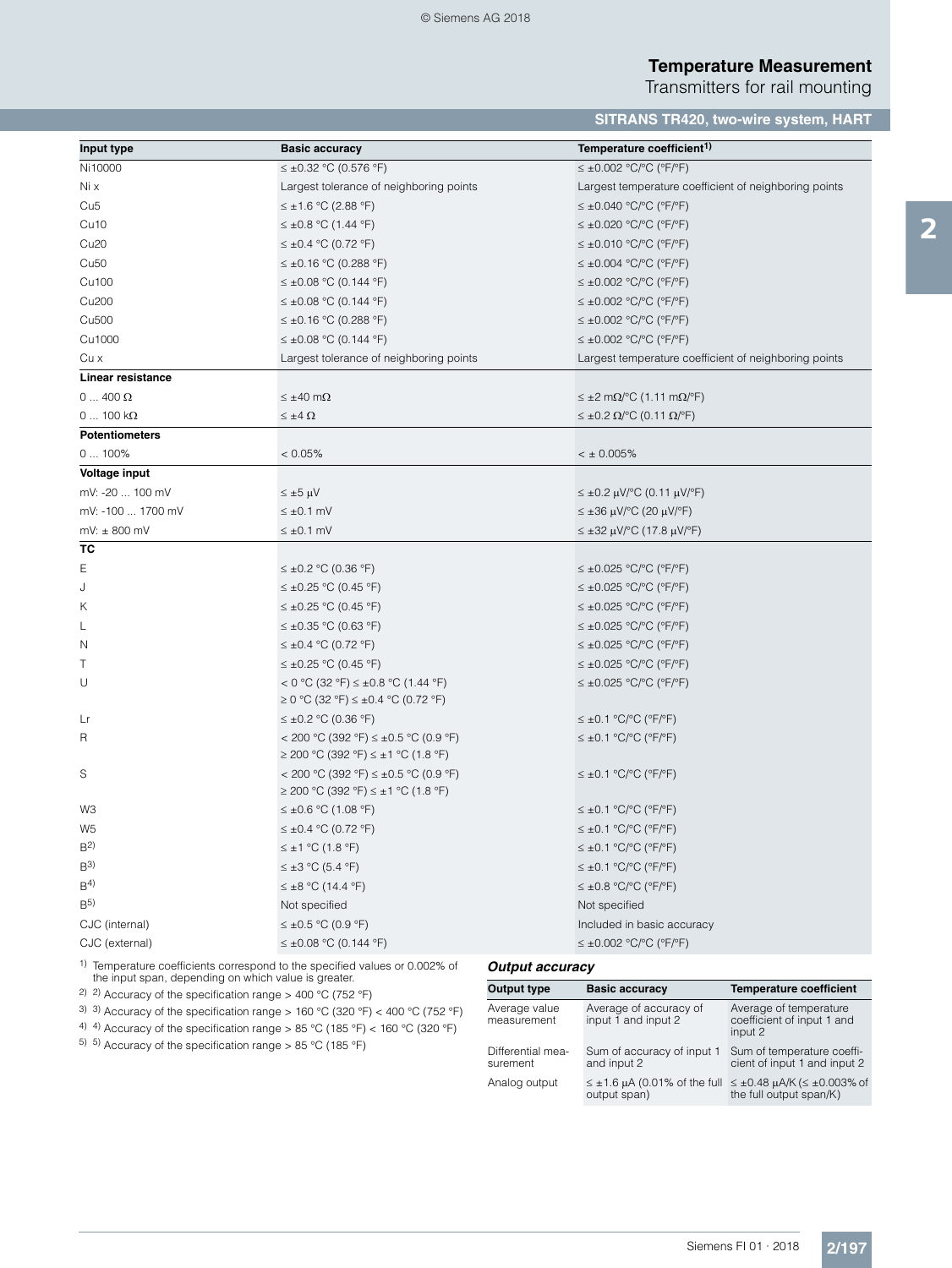Transmitters for rail mounting

# **SITRANS TR420, two-wire system, HART**

# **B** Selection and ordering data

|                                                                                                                                                                                                                                    |          | Article No.                                    |                  |
|------------------------------------------------------------------------------------------------------------------------------------------------------------------------------------------------------------------------------------|----------|------------------------------------------------|------------------|
| $\overline{\phantom{a}}$<br><b>Temperature transmitter</b><br>SITRANS TR420 with 2 inputs                                                                                                                                          |          | <b>7NG042</b>                                  | Order<br>code    |
|                                                                                                                                                                                                                                    |          | <u> - FERRI - ORTH</u>                         | <b>HET</b>       |
| ○ Click on the Article no. for the online<br>configuration in the PIA Life Cycle Portal.                                                                                                                                           |          |                                                |                  |
| Communication                                                                                                                                                                                                                      |          |                                                |                  |
| With HART                                                                                                                                                                                                                          | $\bf{0}$ |                                                |                  |
| <b>Primary value output</b>                                                                                                                                                                                                        |          |                                                |                  |
| Input 1                                                                                                                                                                                                                            |          | 0                                              |                  |
| Input 1, input 2 as redundancy                                                                                                                                                                                                     |          | 1                                              |                  |
| Input 2, input 1 as redundancy                                                                                                                                                                                                     |          | $\overline{2}$                                 |                  |
| Average input 1 and input 2,<br>both as redundancy                                                                                                                                                                                 |          | 3                                              |                  |
| Minimum input 1 and input 2,<br>both as redundancy                                                                                                                                                                                 |          | 4                                              |                  |
| Maximum input 1 and input 2,<br>both as redundancy                                                                                                                                                                                 |          | 5                                              |                  |
| Difference input 1 - input 2                                                                                                                                                                                                       |          | 6                                              |                  |
| Difference input 2 - input 1                                                                                                                                                                                                       |          | 7                                              |                  |
| Absolute difference                                                                                                                                                                                                                |          | 8                                              |                  |
| Primary value output, customer-specific                                                                                                                                                                                            |          |                                                |                  |
| Minimum input 1 and input 2,<br>without redundancy                                                                                                                                                                                 |          | 9                                              | H <sub>1</sub> A |
| Maximum input 1 and input 2,<br>without redundancy                                                                                                                                                                                 |          | 9                                              | H <sub>1</sub> B |
| Average input 1 and input 2,<br>without redundancy                                                                                                                                                                                 |          | 9                                              | H <sub>1</sub> C |
| Input 2                                                                                                                                                                                                                            |          | 9                                              | H <sub>1</sub> D |
| Input 1, type                                                                                                                                                                                                                      |          |                                                |                  |
| <b>RTD</b><br>• Pt100 (IEC), 3-wire<br>• Pt100 (IEC), 4-wire<br>• Pt1000 (IEC), 3-wire<br>• Pt1000 (IEC), 4-wire                                                                                                                   |          | в<br>C<br>D<br>E                               |                  |
| ТC<br>$\bullet$ Type B<br>$\bullet$ Type E<br>$\bullet$ Type J<br>$\bullet$ Type K<br>• Type L<br>$\bullet$ Type N<br>$\bullet$ Type R<br>• Type S<br>$\bullet$ Type T<br>Potentiometer, 4-wire<br>Input 1, type customer-specific |          | F<br>G<br>н<br>J<br>K<br>L<br>N<br>P<br>Q<br>R |                  |
| Define customer-specific input configura-<br>tions in V options                                                                                                                                                                    |          | Υ                                              |                  |

|                                                                                 | Article No.                                                                                                |  |
|---------------------------------------------------------------------------------|------------------------------------------------------------------------------------------------------------|--|
| Temperature transmitter                                                         | <b>7NG042</b><br>Order                                                                                     |  |
| SITRANS TR420 with 2 inputs                                                     | code                                                                                                       |  |
|                                                                                 | $\blacksquare$ - $\blacksquare$ - $\blacksquare$ - $\blacksquare$ - $\lozenge$ - $\blacksquare$ -<br>a a s |  |
| Input 2, type                                                                   |                                                                                                            |  |
| Without input 2                                                                 | Α                                                                                                          |  |
| <b>RTD</b><br>• Pt100 (IEC), 3-wire                                             | в                                                                                                          |  |
| • Pt100 (IEC), 4-wire                                                           | С                                                                                                          |  |
| · Pt1000 (IEC), 3-wire                                                          | D                                                                                                          |  |
| • Pt1000 (IEC), 4-wire                                                          | Е                                                                                                          |  |
| TC                                                                              |                                                                                                            |  |
| $\bullet$ Type B                                                                | F                                                                                                          |  |
| $\bullet$ Type E                                                                | G                                                                                                          |  |
| • Type J                                                                        | н<br>J                                                                                                     |  |
| $\bullet$ Type K<br>$\bullet$ Type L                                            | κ                                                                                                          |  |
| $\bullet$ Type N                                                                |                                                                                                            |  |
| $\bullet$ Type R                                                                | N                                                                                                          |  |
| $\bullet$ Type S                                                                | P                                                                                                          |  |
| $\bullet$ Type T                                                                | Q                                                                                                          |  |
| Potentiometer, 4-wire                                                           | R                                                                                                          |  |
| Input 2, type customer-specific                                                 |                                                                                                            |  |
| Define customer-specific input configura-<br>tions in W options                 | Υ                                                                                                          |  |
| <b>CJC configuration for TC</b>                                                 |                                                                                                            |  |
| Input 1: no CJC; input 2: no CJC                                                | 0                                                                                                          |  |
| Input 1: internal CJC; input 2: internal CJC                                    | 1                                                                                                          |  |
| Input 1: external CJC; input 2: external CJC;<br>define type in option Jxx      | 2                                                                                                          |  |
| Input 1: external CJC; define type in option<br>Jxx; input 2: internal CJC      | 3                                                                                                          |  |
| Input 1: internal CJC; input 2: external CJC;<br>define type in option Jxx      | 4                                                                                                          |  |
| Input 1: Internal CJC;<br>Input 2: No CJC                                       | 5                                                                                                          |  |
| Input 1: External CJC (define type in option<br>Jxx); input 2: No CJC           | 6                                                                                                          |  |
| Materials not in contact with media                                             |                                                                                                            |  |
| None                                                                            | 0                                                                                                          |  |
| <b>Type of protection</b>                                                       |                                                                                                            |  |
| General safety (non-Ex);<br>CE, RCM, FM, CSA, KCC                               | Α                                                                                                          |  |
| Ex i, Ex nA (ec) (Zone)/IS, NIFW,<br>NI (Division); ATEX, IECEx, CSA, FM, NEPSI | Ν                                                                                                          |  |
| Electrical connection /<br>cable entry                                          |                                                                                                            |  |
| None                                                                            | Α                                                                                                          |  |
| <b>Local HMI</b>                                                                |                                                                                                            |  |
| Without display                                                                 | 0                                                                                                          |  |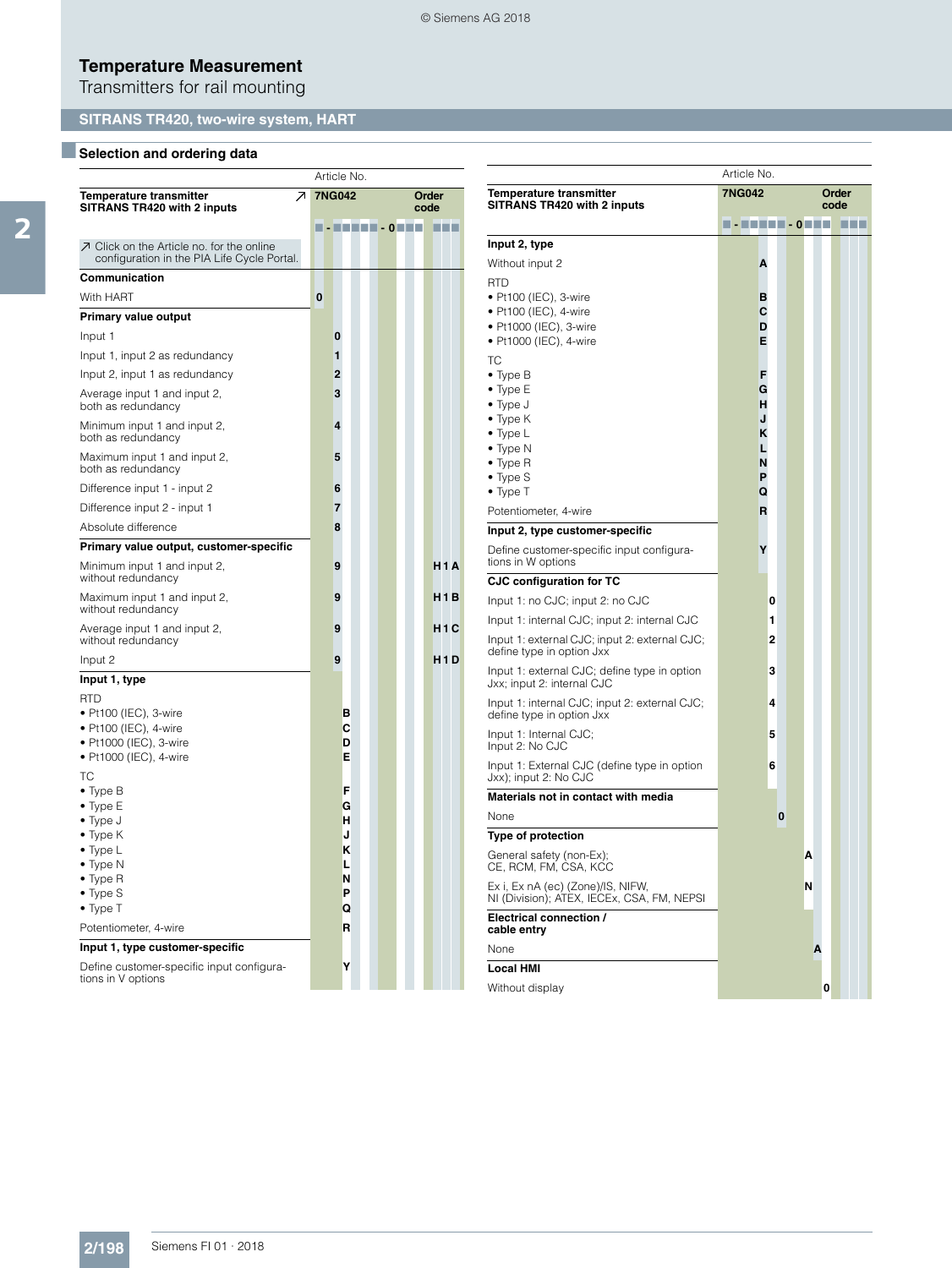Transmitters for rail mounting

## **SITRANS TR420, two-wire system, HART**

# **B** Selection and ordering data

| <b>Options</b>                                                      | Order code      |
|---------------------------------------------------------------------|-----------------|
| Add "-Z" to article no. and specify order code.                     |                 |
| Certificates for functional safety                                  |                 |
| Functional safety SIL2/3 (IEC 61508)                                | C <sub>20</sub> |
| Special features of enclosure/packaging                             |                 |
| Without labeling of the measuring range on the TAG<br>label         | D41             |
| <b>External CJC types</b>                                           |                 |
| Pt100, IEC 60751, 3-wire                                            | JO2             |
| Pt100, IEC 60751, 4-wire                                            | J <sub>03</sub> |
| Ni100, DIN 43760-87, 3-wire                                         | J05             |
| Ni100, DIN 43760-87, 4-wire                                         | <b>J06</b>      |
| Input 1: TC                                                         |                 |
| Type C W5                                                           | V01             |
| Type D W3                                                           | V02             |
| Type U                                                              | VO3             |
| Type Lr                                                             | <b>V04</b>      |
| Input 1: Potentiometers                                             |                 |
| Potentiometer, 5-wire                                               | V31             |
| Input 1: RTD                                                        |                 |
| Pt x (IEC), 3-wire, define RTD factor x in option Y21               | V61             |
| Pt x (IEC), 4-wire, define RTD factor x in option Y21               | V62             |
| Pt x (JIS C1604-81), 3-wire, define RTD factor x in option<br>Y21   | <b>V64</b>      |
| Pt x (JIS C1604-81), 4-wire, define RTD factor x in option<br>Y21   | V65             |
| Pt x (GOST 6651-2009), 3-wire, define RTD factor x in<br>option Y21 | V67             |
| Pt x (GOST 6651-2009), 4-wire, define RTD factor x in<br>option Y21 | V68             |
| Ni x (DIN 43760-87), 3-wire, define RTD factor x in<br>option Y21   | V70             |
| Ni x (DIN 43760-87), 4-wire, define RTD factor x in<br>option Y21   | V71             |
| Ni x (GOST 6651-2009), 3-wire, define RTD factor x in<br>option Y21 | V73             |
| Ni x (GOST 6651-2009), 4-wire, define RTD factor x in<br>option Y21 | V74             |
| Cu x (ECW-15), 3-wire, define RTD factor x in option Y21            | V76             |
| Cu x (ECW-15), 4-wire, define RTD factor x in option Y21            | V77             |
| Cu x (GOST 6651-94), 3-wire, define RTD factor x in<br>option Y21   | V79             |
| Cu x (GOST 6651-94), 4-wire, define RTD factor x in<br>option Y21   | <b>V80</b>      |
| Cu x (GOST 6651-2009), 3-wire, define RTD factor x in<br>option Y21 | <b>V82</b>      |
| Cu x (GOST 6651-2009), 4-wire, define RTD factor x in<br>option Y21 | V83             |
| Input 2: TC                                                         |                 |
| Type C W5                                                           | W01             |
| Type D W3                                                           | W02             |
| Type U                                                              | <b>W03</b>      |
| Type Lr                                                             | <b>W04</b>      |

| <b>Customer-specific device settings</b>                                                                                                               |                 | Order code      |  |  |
|--------------------------------------------------------------------------------------------------------------------------------------------------------|-----------------|-----------------|--|--|
| Add "-Z" to article no., specify order code and plain text<br>or drop-down list selection.                                                             |                 |                 |  |  |
| Measuring range setting temperature input: Start of<br>scale value (max. 5 characters), full scale value<br>(max. 5 characters), unit (°C, °F, °Ra, K) |                 | <b>Y01</b>      |  |  |
| Plant designation (TAG, device parameters,<br>max. 32 characters)                                                                                      |                 | Y <sub>15</sub> |  |  |
| Measuring point message (device message and device<br>parameters, max. 32 characters)                                                                  |                 | Y <sub>16</sub> |  |  |
| Plant designation short (TAG, device parameters,<br>max. 8 characters) on front plate, only for<br>SITRANS TR320/SITRANS TR420                         | Y <sub>19</sub> |                 |  |  |
| Input 1: RTD factor; e.g. factor "200" = $Pt200$                                                                                                       | <b>Y21</b>      |                 |  |  |
| Article No.<br><b>Accessories</b>                                                                                                                      |                 |                 |  |  |
| Further accessories for assembly,<br>connection and transmitter configu-<br>ration, see page 2/238.                                                    |                 |                 |  |  |
| <b>HART</b> modem                                                                                                                                      | 7MF4997-1DB     |                 |  |  |
| With USB interface                                                                                                                                     |                 |                 |  |  |
| SIMATIC PDM parameterization<br>See Catalog FI 01 section 8<br>software                                                                                |                 |                 |  |  |
| <b>Ordering example</b>                                                                                                                                |                 |                 |  |  |
| 7NG0420-0BA00-0AA0-Z Y01                                                                                                                               |                 |                 |  |  |
| Y01: -10  +100 °C                                                                                                                                      |                 |                 |  |  |
| <b>Factory setting</b>                                                                                                                                 |                 |                 |  |  |
| • Input 1: Pt100 (IEC 751); 3-wire connection                                                                                                          |                 |                 |  |  |
|                                                                                                                                                        |                 |                 |  |  |

- Input 2: not configured (inactive)
- Measuring range: 0 ... 100 °C (32 ... 212 °F)
- Fault current
	- Device error: < 3.6 mA
	- Input circuit wire break: 22.8 mA
	- Input circuit short circuit: 22.4 mA
	- Input circuit drift: 22 mA (active when input 2 is active)
- Input monitoring wire break and short-circuit
- No trimming of input and output (offset)
- Damping 0.0 s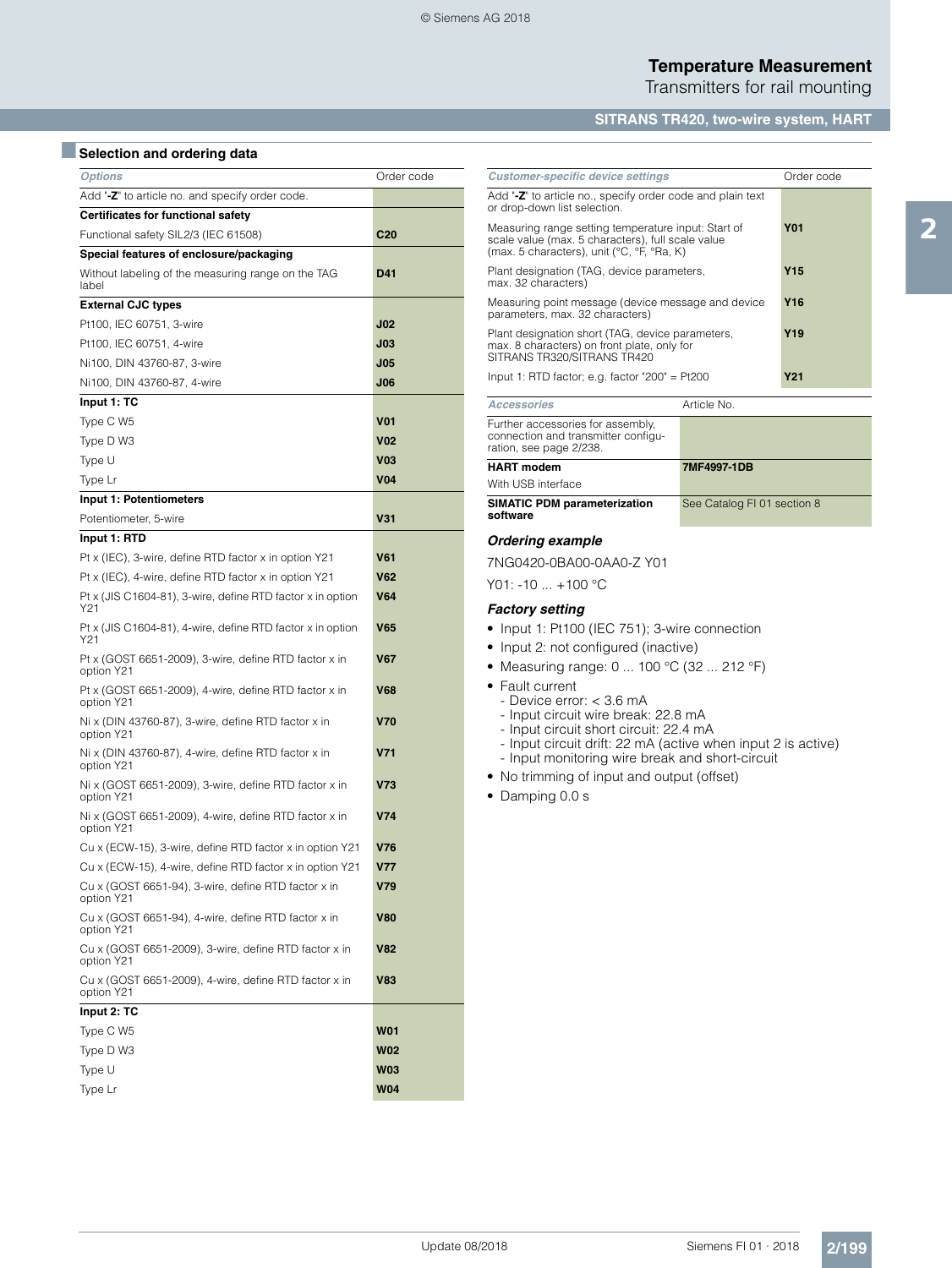Transmitters for rail mounting

## **SITRANS TR420, two-wire system, HART**

#### ■**Dimensional drawings**



SITRANS TR420, dimensions in mm (inch)

# ■**Circuit diagrams**

#### *Connections*



#### Output and test connection



SITRANS TR420, output connection assignment

SITRANS TR420, connector assignment